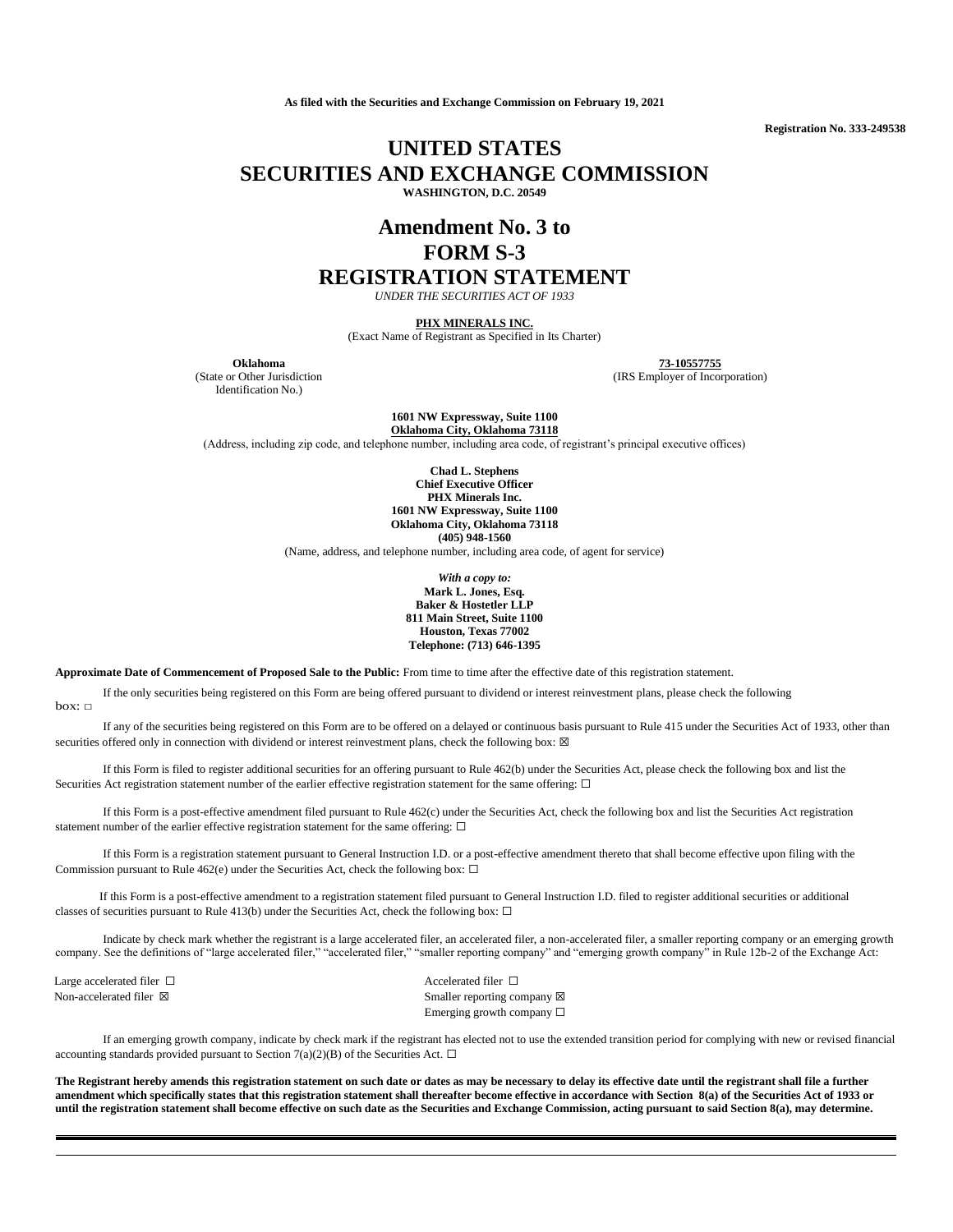## **EXPLANATORY NOTE**

This Amendment No. 3 (this "Amendment") to the Registration Statement on Form S-3 of PHX Minerals Inc. (File No. 333-249538) (the "Registration Statement") is being filed as an exhibit-only filing to file an updated opinion and consent of Derrick & Briggs, LLP, filed herewith as Exhibit 5.1 (the "Opinion") and Exhibit 23.3 (the "Consent"). Accordingly, this Amendment consists only of the facing page, this explanatory note, Item 16 of Part II of the Registration Statement, the signature page to the Registration Statement and the Opinion and Consent filed herewith as Exhibit 5.1 and Exhibit 23.3, respectively. The prospectus and the balance of Part II of the Registration Statement are unchanged and have been omitted.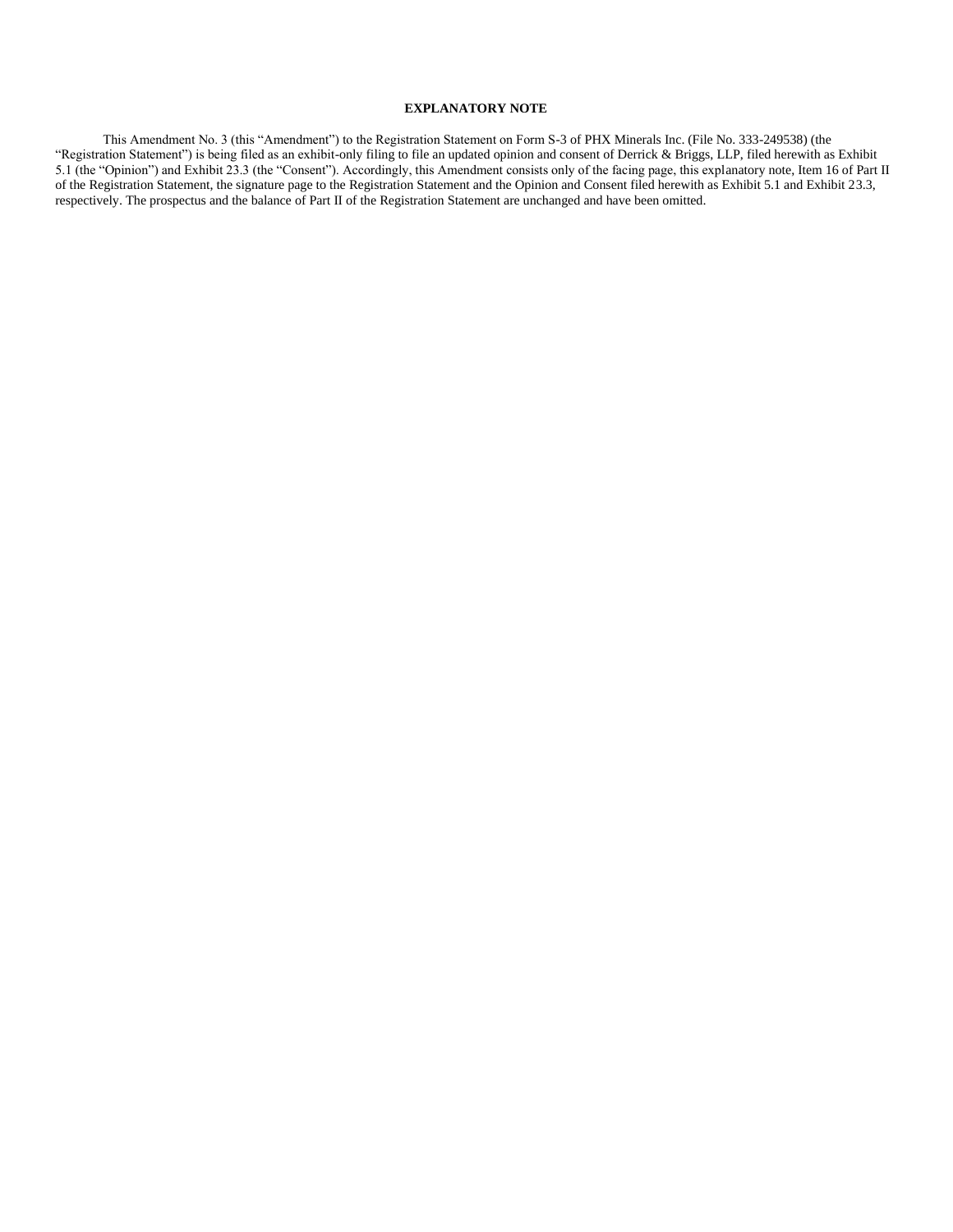## **PART II**

## **INFORMATION NOT REQUIRED IN THE PROSPECTUS**

#### **Item 16. Exhibits.**

The exhibits listed in the accompanying Exhibit Index are filed (except where otherwise indicated) as part of this registration statement.

| Exhibit<br><b>Number</b> | <b>Exhibit Description</b>                                                                                                                                                                                                    | Form    | File No.   | Exhibit | <b>Filing Date</b> |
|--------------------------|-------------------------------------------------------------------------------------------------------------------------------------------------------------------------------------------------------------------------------|---------|------------|---------|--------------------|
| $1.1**$                  | Form of Underwriting Agreement                                                                                                                                                                                                |         |            |         |                    |
| 3.1                      | Amended and Restated Certificate of Incorporation of PHX Minerals Inc.                                                                                                                                                        | $10-o$  | 001-31759  | 3.1     | 2/8/2021           |
| 3.2                      | Amended and Restated By-Laws of PHX Minerals Inc.                                                                                                                                                                             | $8-K$   | 001-31759  | 3.2     | 10/13/2020         |
| 4.1                      | Description of PHX Minerals Inc. equity securities registered under Section 12(b) of the<br>Securities Exchange Act of 1934, as amended (incorporated by reference to Exhibits 3.1<br>and 3.2 to this Registration Statement) |         |            |         |                    |
| $4.2**$                  | Certificate of Designation of Preferred Stock                                                                                                                                                                                 |         |            |         |                    |
| $4.3**$                  | Form of Senior Note                                                                                                                                                                                                           |         |            |         |                    |
| 4.4                      | Form of Senior Indenture                                                                                                                                                                                                      | $S-3$   | 333-249538 | 4.4     | 10/19/2020         |
| $4.5**$                  | Form of Subordinated Note                                                                                                                                                                                                     |         |            |         |                    |
| 4.6                      | Form of Subordinated Indenture                                                                                                                                                                                                | $S-3$   | 333-249538 | 4.6     | 10/19/2020         |
| $4.7**$                  | Form of Warrant Agreement                                                                                                                                                                                                     |         |            |         |                    |
| $4.8**$                  | Form of Warrant Certificate                                                                                                                                                                                                   |         |            |         |                    |
| $4.9**$                  | Form of Unit Agreement                                                                                                                                                                                                        |         |            |         |                    |
| $5.1*$                   | Opinion of Derrick & Briggs, LLP                                                                                                                                                                                              |         |            |         |                    |
| 23.1                     | Consent of Ernst & Young LLP                                                                                                                                                                                                  | $S-3/A$ | 333-249538 | 23.1    | 2/8/2021           |
| 23.2                     | <b>Consent of DeGolyer and MacNaughton</b>                                                                                                                                                                                    | $S-3/A$ | 333-249538 | 23.2    | 2/8/2021           |
| $23.3*$                  | Consent of Derrick & Briggs, LLP (included in Exhibit 5.1 to this Registration Statement)                                                                                                                                     |         |            |         |                    |
| 24.1                     | Power of Attorney (included on the signature page of this Registration Statement)                                                                                                                                             | $S-3/A$ | 333-249538 | 24.1    | 12/10/2020         |
| $25.1***$                | Form T-1 Statement of Eligibility of Trustee for the Indenture                                                                                                                                                                |         |            |         |                    |

\* Filed herewith.

\*\* To be filed, if necessary, subsequent to the effectiveness of this registration statement by an amendment to this registration statement or incorporated by reference to a Current Report on Form 8-K or other SEC filing in connection with an offering of securities.

\*\*\*To be filed in accordance with the requirements of Section 305(b)(2) of the Trust Indenture Act of 1939, as amended, or the Trust Indenture Act.